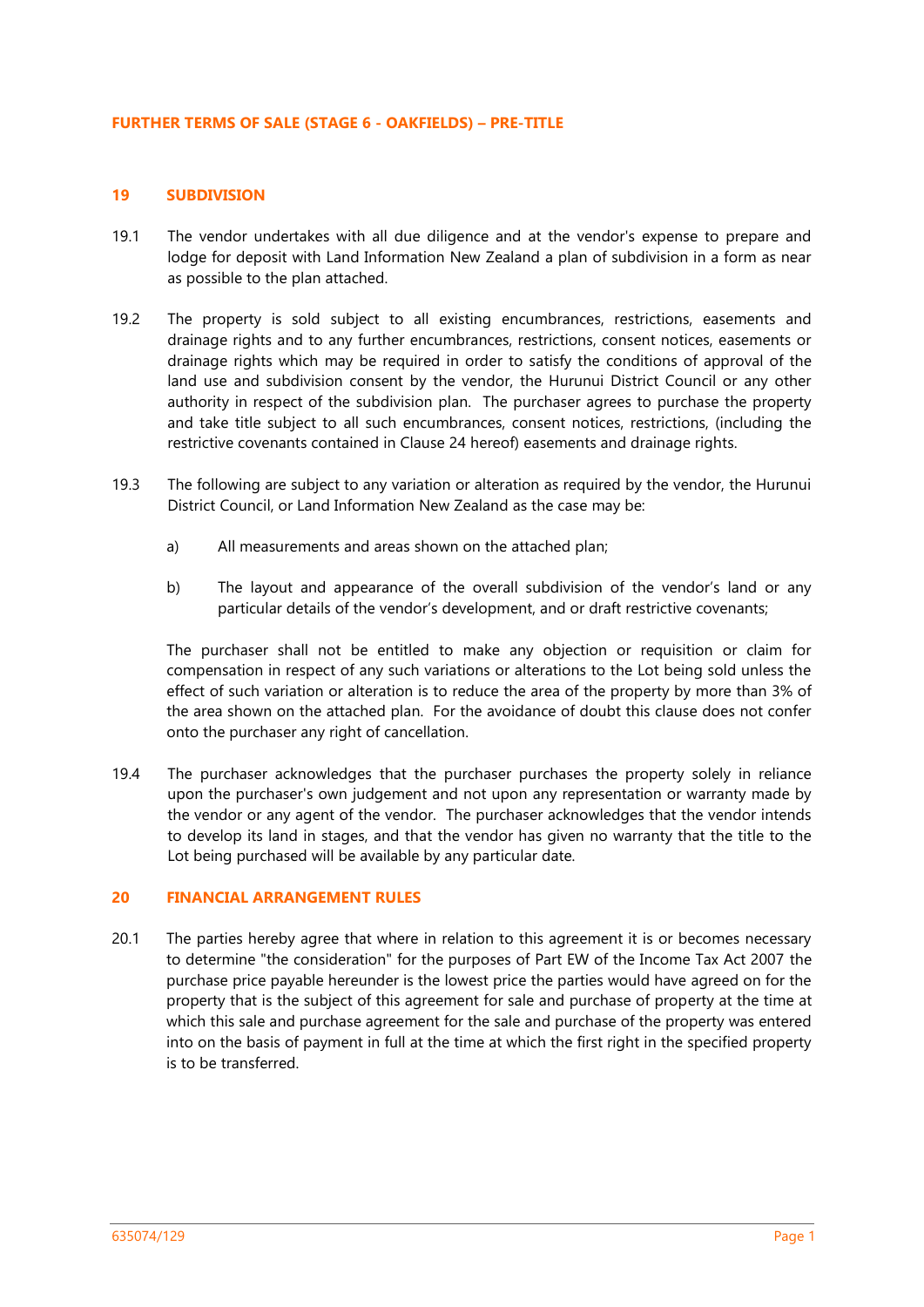### **21 CREDIT CONTRACTS AND CONSUMER FINANCE ACT 2003**

- 21.1 It is recorded that:
	- a) the settlement date is the earliest date on which the parties would in any circumstances have agreed that the balance of the purchase price was to be payable; and
	- b) neither the period between the date of this agreement and the settlement date nor any other provision in this agreement evidences any deferment of the purchaser's obligation to pay the purchase price for the purposes of section 6 of the Credit Contracts and Consumer Finance Act 2003; and
	- c) accordingly this agreement is not a "credit contract" for the purposes of or within the meaning of that Act.

### **22 NO CAVEAT**

22.1 The purchaser agrees that neither the purchaser nor any person claiming through the purchaser will lodge a caveat against the title to the land or any part of it prior to the survey plan being deposited at Land Information New Zealand. In the event of the purchaser or any person claiming through the purchaser lodging a caveat the vendor may forthwith take all necessary steps at the purchaser's cost to secure the immediate removal of such caveat and the purchaser agrees that the production of this agreement to the District Land Registrar at Christchurch shall entitle the District Land Registrar to remove the caveat from the title. If the purchaser registers any caveat or procures the registration of any caveat in contravention of this clause, the purchaser shall pay to the vendor liquidated damages of \$1,000.00 per day for so long as such caveat prevents the deposit of vendor's plan of subdivision.

# **23 COMPLIANCE BOND**

- 23.1 On settlement the purchaser shall pay to the vendor a Bond of \$2,500.00 ("the Bond") which the vendor is entitled to apply towards repair or reinstatement of any damage caused to the infrastructure of the subdivision or to any neighbouring lots during the course of construction of the dwelling, and to ensure compliance with all relevant restrictive covenants. The procedure for the refund or retention of the Bond shall be as follows.
- 23.2 At any time up to six months after the issue of a Code Compliance Certificate for the first dwelling built on the lot, the purchaser shall be entitled to apply to the vendor for the refund of the Bond. The application shall be in writing, and must be accompanied by a copy of the Code Compliance Certificate for the dwelling.
- 23.3 As soon as practicable after receipt of the purchaser's application, a representative of the vendor will inspect the lot to determine if there has been any damage caused to the infrastructure of the subdivision (roads, footpaths, berms, kerbs, trees and street furniture) or to any fences or neighbouring lots during the course of construction of the dwelling, and compliance with the covenants registered against the title.
- 23.4 If in the opinion of the vendor there has been damage caused or the covenants have not been complied with, the vendor shall notify the purchaser in writing of the particulars of the damage or non-compliance and will specify a reasonable time within which repairs or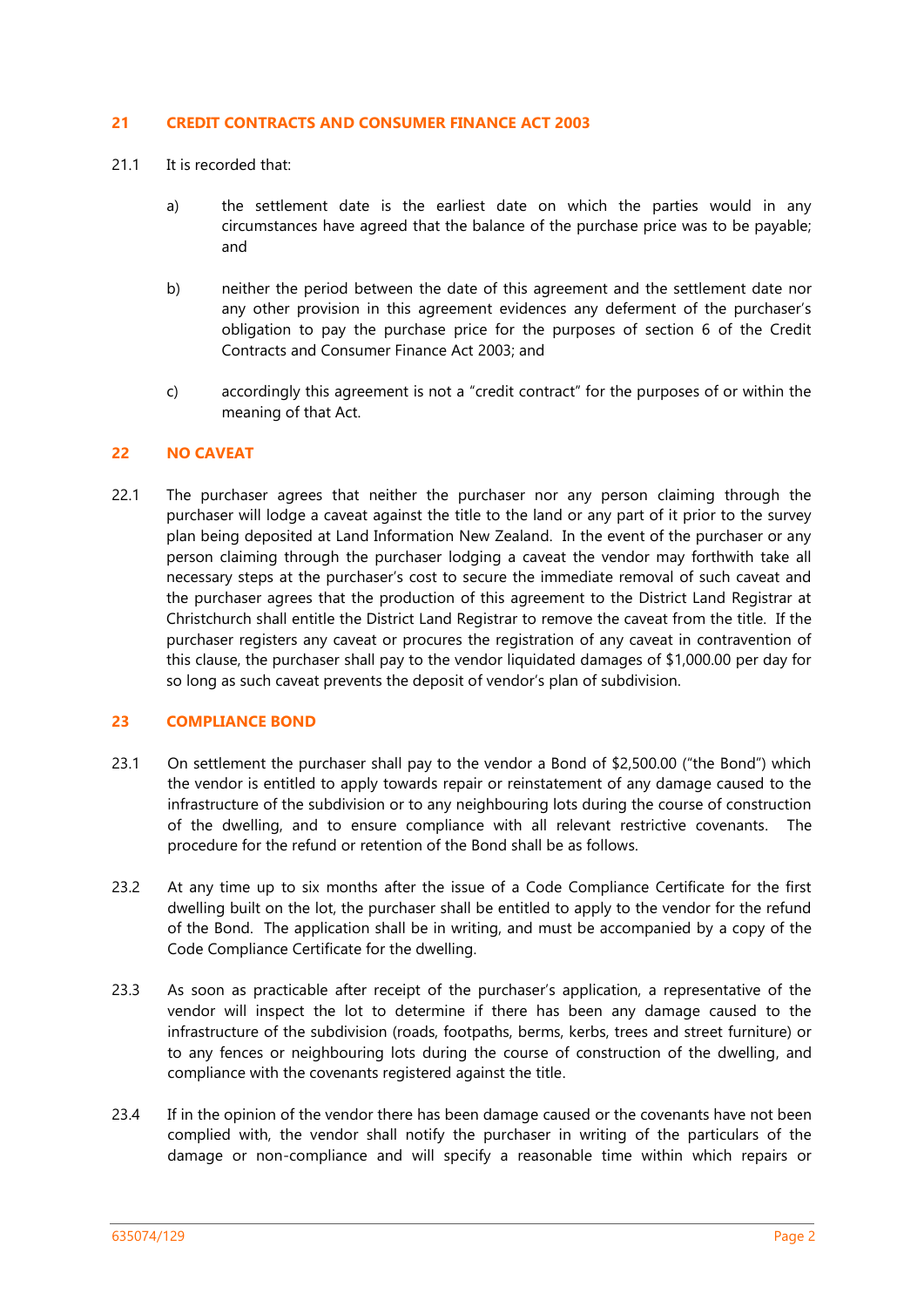reinstatement of the damaged parts or covenant adherence must be completed by the purchaser.

- 23.5 If at the expiry of the period referred to in 23.4 (or such later date as the vendor may agree in writing), the purchaser has not repaired or reinstated the damage, the vendor will be entitled to apply the Bond in meeting the cost of repair or reinstatement. Any balance of the Bond remaining after the repair or reinstatement shall be refunded to the purchaser.
- 23.6 If in the opinion of the vendor after carrying out the inspection in paragraph 23.3 there is no outstanding damage caused, the vendor shall refund the Bond to the purchaser.
- 23.7 The vendor is not obliged to hold the Bond in a separate account nor to account to the purchaser for any interest earned on the Bond.
- 23.8 If the purchaser does not apply in writing for the refund of the Bond within six months of the issue of a Code Compliance Certificate for the dwelling, the vendor shall be entitled to permanently retain the Bond at its sole discretion.
- 23.9 In the event that the purchaser sells the lot without building on it, the vendor shall continue to hold the Bond on the terms set out above, and will make any refund of the Bond to the owner of the lot at the time the dwelling is built. It is recommended that the original purchaser make provision in any agreement to sell the lot, for the party purchasing to refund the Bond to the original purchaser directly.

## **24 RESTRICTIVE COVENANTS**

- (a) It is acknowledged by the purchaser that the draft covenants set out in Appendix A are to be registered for the benefit of all of the residential lots on the plan of subdivision to the intent that each of the residential lots will be subject to a general scheme, and the purchaser agrees to be bound by the restrictive covenants as set out in Appendix A. The Vendor will register the restrictive covenants prior to settlement.
- (b) It is further acknowledged by the purchaser that the property is located in the sixth of multiple stages of residential development at the vendor's property, and accordingly the vendor reserves the right to register a covenant preventing the purchaser and the successors in title from objecting either directly or indirectly to any further stage or development of the vendor's property into residential development.

# **25 FENCING BY VENDOR**

- (a) The vendor will not be liable to contribute to any boundary fence to the Lot, nor as an owner of an adjacent Lot under the Fencing Act 1977 and shall be entitled to register a fencing covenant as part of the Restrictive Covenants at clause 24.
- (b) In respect of Lots 130 to 136, the vendor shall erect and provide a 1.2m high, warner style pool fence on the south boundary adjoining the local purpose reserve; for Lot 134 the vendor shall erect and provide a 1.2m high, warner style pool fence on the western boundary adjoining the local purpose reserve; for Lot 133 the vendor shall erect and provide a 1.2m high, warner style pool fence on the eastern boundary adjoining the local purpose reserve; for Lots 137 to 140 the vendor shall erect and provide a 1.2m high, warner style pool fence on the east boundary adjoining the local purpose reserve and for Lot 137 only the south boundary also. The purchaser shall